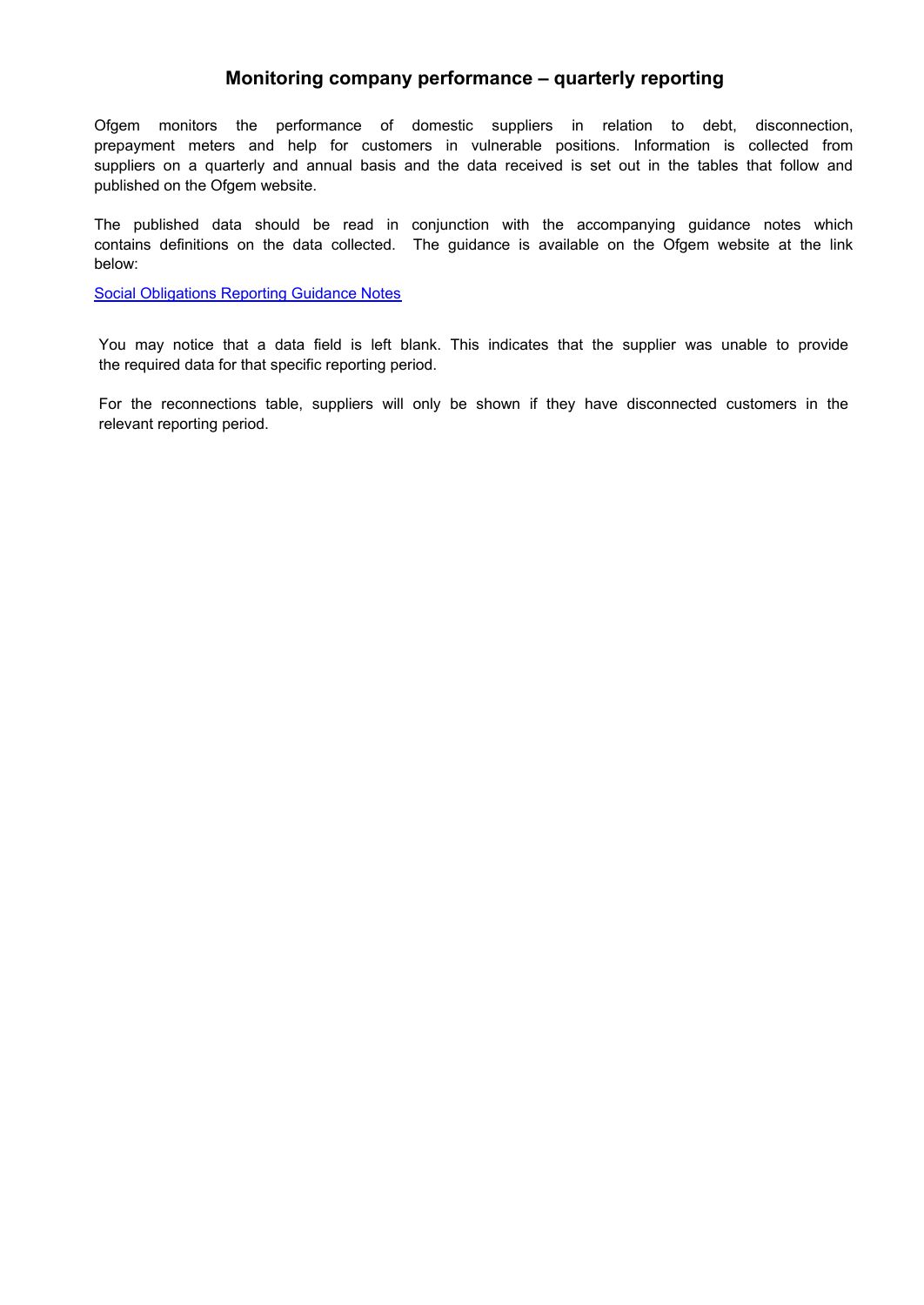# **March 2013 Payment Methods**

| <b>Electricity</b>                 | <b>Monthly</b><br>direct debit | <b>Prepayment</b><br>meter | <b>Quarterly</b><br>$\cosh l$<br>cheque | <b>Fuel Direct</b> | <b>Budgeting</b><br>payment<br><b>schemes</b> | <b>Other</b> | <b>Total</b> |
|------------------------------------|--------------------------------|----------------------------|-----------------------------------------|--------------------|-----------------------------------------------|--------------|--------------|
| Axis Telecom                       | 98.5%                          | 0.0%                       | 1.5%                                    | 0.0%               | $0.0\%$                                       | 0.0%         | 100.0%       |
| <b>British Gas</b>                 | 50.0%                          | 20.1%                      | 23.8%                                   | 0.3%               | 3.2%                                          | 2.6%         | 100.0%       |
| Co-operative Energy                | 80.6%                          | 0.0%                       | 19.1%                                   | 0.0%               | 0.3%                                          | 0.0%         | 100.0%       |
| E.ON                               | 52.0%                          | 15.9%                      | 28.0%                                   | 0.1%               | 1.4%                                          | 2.5%         | 100.0%       |
| economyenergy                      | 0.0%                           | 100.0%                     | 0.0%                                    | $0.0\%$            | 0.0%                                          | 0.0%         | 100.0%       |
| Ecotricity                         | 50.1%                          | 1.9%                       | 34.3%                                   | 0.0%               | 0.1%                                          | 13.6%        | 100.0%       |
| <b>EDF Energy</b>                  | 54.9%                          | 15.3%                      | 22.5%                                   | 0.1%               | 2.7%                                          | 4.5%         | 100.0%       |
| <b>Electricity Plus Supply Ltd</b> | 89.9%                          | 5.3%                       | 0.2%                                    | 0.0%               | 0.0%                                          | 4.7%         | 100.0%       |
| <b>First Utility</b>               | 93.5%                          | 0.1%                       | 0.0%                                    | 0.0%               | 0.0%                                          | 6.5%         | 100.0%       |
| Flow Energy                        | 100.0%                         | 0.0%                       | 0.0%                                    | $0.0\%$            | 0.0%                                          | 0.0%         | 100.0%       |
| Good Energy                        | 48.0%                          | 0.1%                       | 34.3%                                   | 0.0%               | 0.0%                                          | 17.5%        | 100.0%       |
| Green Energy                       | 56.3%                          | 0.7%                       | 1.7%                                    | $0.0\%$            | 0.0%                                          | 41.4%        | 100.0%       |
| isupply                            | 100.0%                         | 0.0%                       | 0.0%                                    | 0.0%               | 0.0%                                          | 0.0%         | 100.0%       |
| LoCO2 Energy                       | 97.2%                          | 0.0%                       | 1.5%                                    | 0.0%               | 0.0%                                          | 1.2%         | 100.0%       |
| npower                             | 57.3%                          | 12.8%                      | 23.9%                                   | 0.1%               | 1.2%                                          | 4.7%         | 100.0%       |
| Ovo Energy                         | 95.2%                          | 0.1%                       | 0.0%                                    | 0.0%               | 0.0%                                          | 4.7%         | 100.0%       |
| Pioneerenergy                      | 0.0%                           | 0.0%                       | 0.0%                                    | 0.0%               | 0.0%                                          | 0.0%         | 100.0%       |
| Scottish and Southern              | 53.1%                          | 14.6%                      | 25.6%                                   | 0.1%               | 1.0%                                          | 5.6%         | 100.0%       |
| Scottish Power                     | 66.2%                          | 16.0%                      | 11.9%                                   | 0.2%               | 4.7%                                          | 1.1%         | 100.0%       |
| Spark Energy                       | 53.5%                          | 19.6%                      | 26.7%                                   | 0.0%               | 0.2%                                          | 0.0%         | 100.0%       |
| Utilita                            | 1.3%                           | 96.9%                      | 1.8%                                    | 0.0%               | 0.1%                                          | 0.0%         | 100.0%       |
| <b>Industry</b>                    | 55.4%                          | 16.0%                      | 22.6%                                   | 0.1%               | 2.3%                                          | 3.6%         | 100.0%       |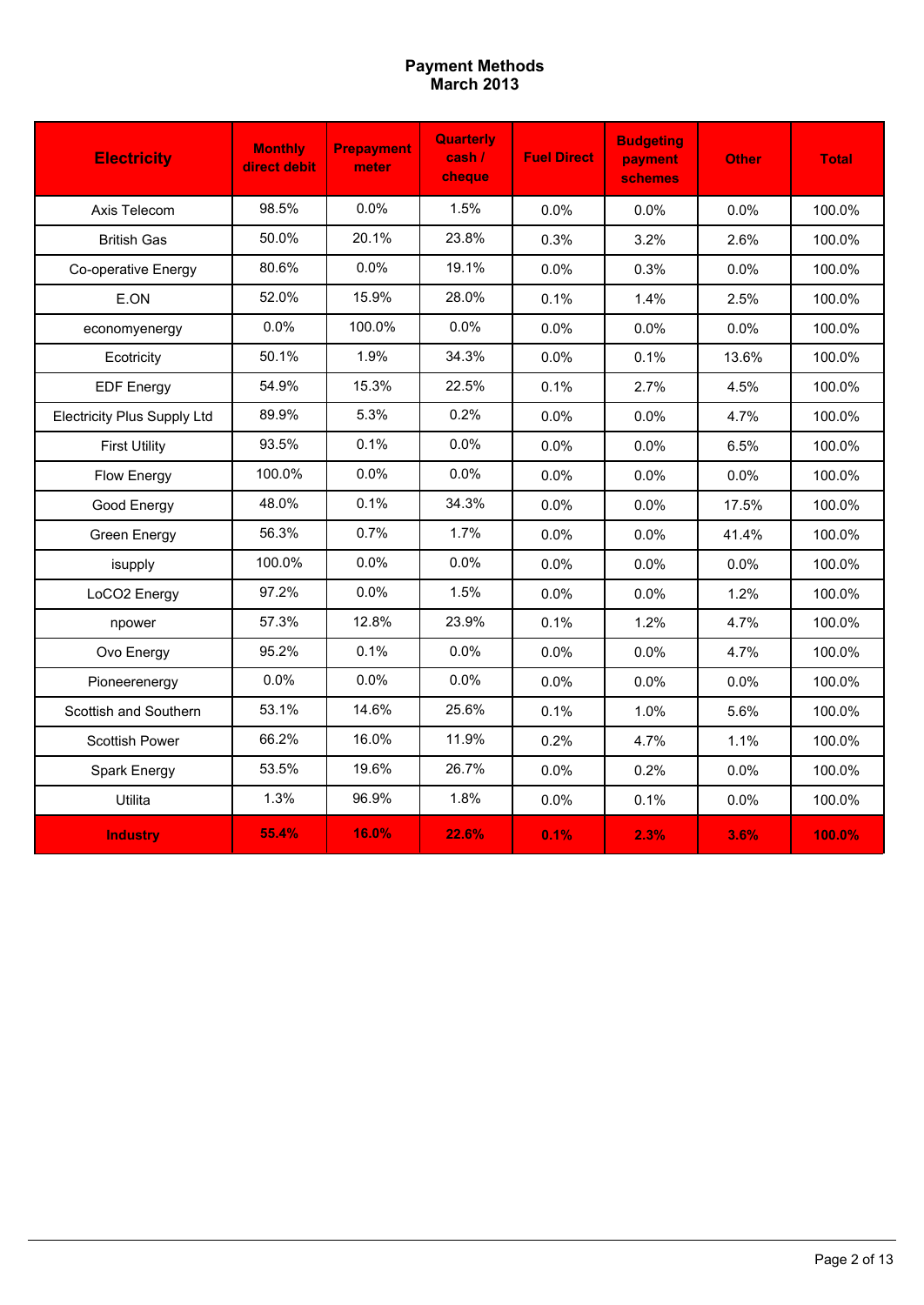| Gas                   | <b>Monthly</b><br>direct debit | <b>Prepayment</b><br>meter | Quarterly<br>cash /<br>cheque | <b>Fuel Direct</b> | <b>Budgeting</b><br>payment<br><b>schemes</b> | <b>Other</b> | <b>Total</b> |
|-----------------------|--------------------------------|----------------------------|-------------------------------|--------------------|-----------------------------------------------|--------------|--------------|
| Axis Telecom          | 96.5%                          | 0.0%                       | 3.5%                          | 0.0%               | 0.0%                                          | 0.0%         | 100.0%       |
| <b>Better Energy</b>  | 85.7%                          | 0.0%                       | 0.0%                          | $0.0\%$            | 0.8%                                          | 13.5%        | 100.0%       |
| <b>British Gas</b>    | 47.0%                          | 15.3%                      | 30.5%                         | 0.3%               | 4.1%                                          | 2.8%         | 100.0%       |
| Co-operative Energy   | 81.9%                          | 0.0%                       | 17.8%                         | 0.0%               | 0.3%                                          | 0.0%         | 100.0%       |
| Dali Gas              | 0.0%                           | 0.0%                       | 0.0%                          | 0.0%               | 0.0%                                          | 0.0%         | 100.0%       |
| E.ON                  | 58.2%                          | 16.8%                      | 21.3%                         | 0.1%               | 1.6%                                          | 1.9%         | 100.0%       |
| Ecotricity            | 58.0%                          | 1.4%                       | 28.7%                         | 0.0%               | 0.1%                                          | 11.9%        | 100.0%       |
| <b>EDF Energy</b>     | 64.9%                          | 13.1%                      | 15.5%                         | 0.1%               | 3.0%                                          | 3.4%         | 100.0%       |
| <b>First Utility</b>  | 94.1%                          | 0.0%                       | 0.0%                          | 0.0%               | 0.0%                                          | 5.9%         | 100.0%       |
| <b>Flow Energy</b>    | 100.0%                         | 0.0%                       | 0.0%                          | 0.0%               | 0.0%                                          | 0.0%         | 100.0%       |
| Gas Plus Supply Ltd   | 90.6%                          | 4.7%                       | 0.1%                          | 0.0%               | 0.0%                                          | 4.5%         | 100.0%       |
| Good Energy           | 0.0%                           | 0.0%                       | 0.0%                          | 0.0%               | 0.0%                                          | 0.0%         | 100.0%       |
| npower                | 65.3%                          | 12.4%                      | 17.4%                         | 0.1%               | 0.9%                                          | 3.8%         | 100.0%       |
| Ovo Energy            | 95.4%                          | 0.1%                       | 0.0%                          | 0.0%               | 0.0%                                          | 4.5%         | 100.0%       |
| Pioneerenergy         | 0.0%                           | 0.0%                       | 0.0%                          | 0.0%               | 0.0%                                          | 0.0%         | 100.0%       |
| Scottish and Southern | 58.5%                          | 12.1%                      | 22.5%                         | 0.1%               | 1.3%                                          | 5.5%         | 100.0%       |
| Scottish Power        | 74.8%                          | 12.7%                      | 7.8%                          | 0.1%               | 4.0%                                          | 0.6%         | 100.0%       |
| Spark Energy          | 56.1%                          | 20.0%                      | 23.7%                         | 0.0%               | 0.2%                                          | 0.0%         | 100.0%       |
| Utilita               | 1.7%                           | 95.9%                      | 2.2%                          | 0.0%               | 0.2%                                          | 0.0%         | 100.0%       |
| Zog Energy            | 0.0%                           | 0.0%                       | 0.0%                          | 0.0%               | 0.0%                                          | 0.0%         | 100.0%       |
| <b>Industry</b>       | 57.6%                          | 14.0%                      | 22.3%                         | 0.2%               | 2.8%                                          | 3.1%         | 100.0%       |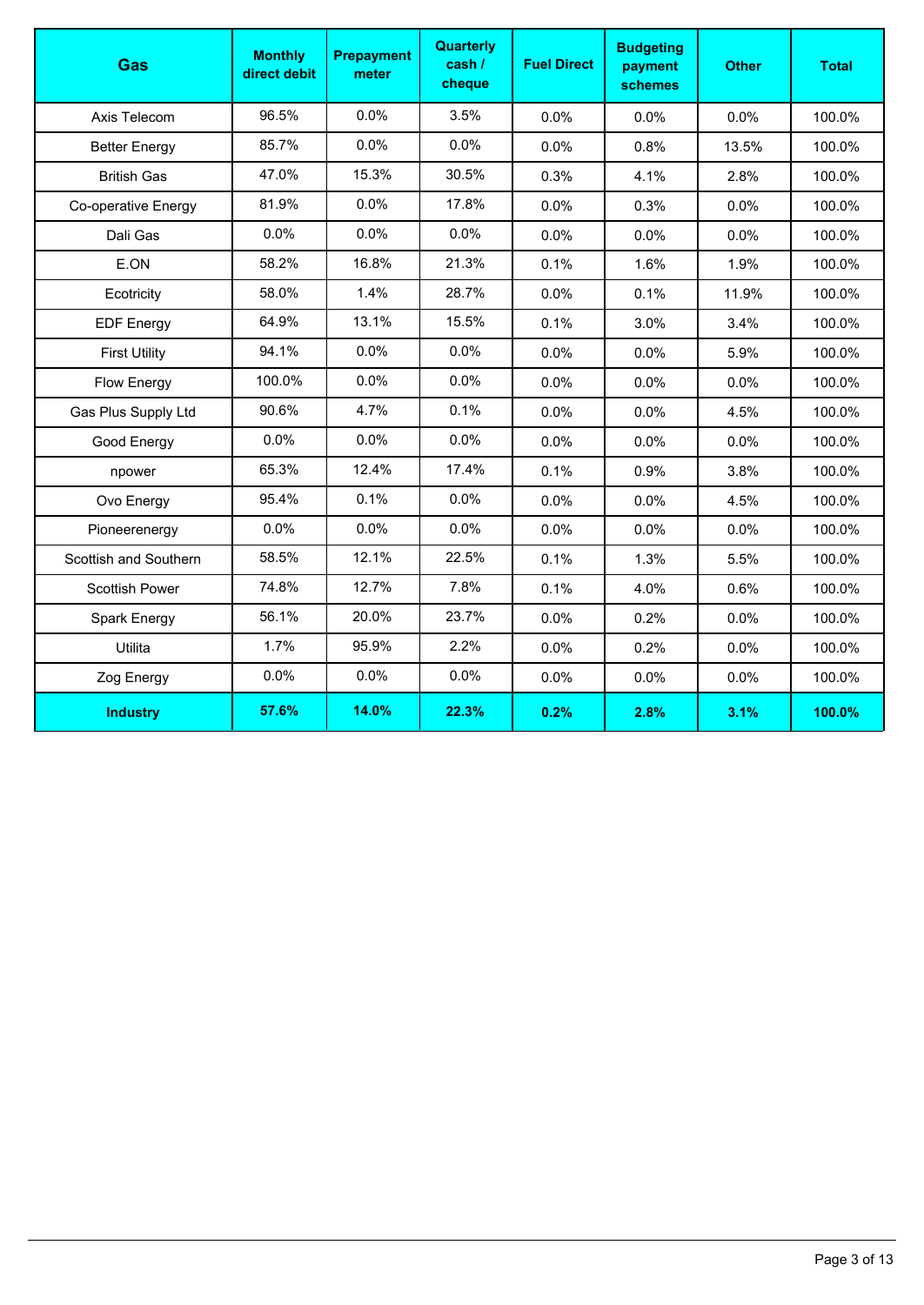### **March 2013 Debt by Quarter**

| <b>Electricity</b> | Number of<br><b>credit</b><br><b>customers</b><br>repaying a<br>debt.<br>(millions) | <b>Number of</b><br><b>PPM</b><br>customers<br>repaying a<br>debt.<br>(millions) | <b>Percentage</b><br>of PPM<br><b>customers</b><br>in debt | Percentage<br><sub>of</sub><br><b>customers</b><br>repaying a<br>debt who<br>owe under<br>£100 | Percentage<br>-of<br>customers<br>repaying a<br>debt who<br>owe<br><b>between</b><br>£100-£300 | <b>Percentage</b><br><sub>of</sub><br>customers<br>repaying a<br>debt who<br>owe<br>between,<br>£300-£600 | <b>Percentage</b><br>-of<br><b>customers</b><br>repaying a<br>debt who<br>owe over<br>£600 | Average<br>debt per<br>customer<br>repaying a<br>debt | Number of<br><b>customers</b><br>in arrears<br>(millions) | Average<br>debt per<br>customer in<br>arrears |
|--------------------|-------------------------------------------------------------------------------------|----------------------------------------------------------------------------------|------------------------------------------------------------|------------------------------------------------------------------------------------------------|------------------------------------------------------------------------------------------------|-----------------------------------------------------------------------------------------------------------|--------------------------------------------------------------------------------------------|-------------------------------------------------------|-----------------------------------------------------------|-----------------------------------------------|
| Q1 2012            | 0.5                                                                                 | 0.3                                                                              | 7%                                                         | 41%                                                                                            | 27%                                                                                            | 15%                                                                                                       | 16%                                                                                        | £361                                                  |                                                           |                                               |
| Q2 2012            | 0.6                                                                                 | 0.3                                                                              | 7%                                                         | 41%                                                                                            | 28%                                                                                            | 15%                                                                                                       | 16%                                                                                        | £373                                                  |                                                           |                                               |
| Q3 2012            | 0.6                                                                                 | 0.3                                                                              | 8%                                                         | 42%                                                                                            | 28%                                                                                            | 15%                                                                                                       | 15%                                                                                        | £435                                                  | 0.5                                                       | £440                                          |
| Q4 2012            | 0.6                                                                                 | 0.3                                                                              | 8%                                                         | 44%                                                                                            | 26%                                                                                            | 15%                                                                                                       | 16%                                                                                        | £454                                                  | 0.5                                                       | £439                                          |
| Q1 2013            | 0.6                                                                                 | 0.3                                                                              | 8%                                                         | 42%                                                                                            | 28%                                                                                            | 16%                                                                                                       | 15%                                                                                        | £448                                                  | 0.5                                                       | £433                                          |

| <b>Gas</b> | Number of<br>credit<br>customers<br>repaying a<br>debt<br>(millions) | Number of<br><b>PPM</b><br>customers<br>repaying a<br>debt<br>(millions) | Percentage<br>of PPM<br>customers<br>in debt | Percentage<br>οf<br>customers<br>repaying a<br>debt who<br>owe under<br>£100 | <b>Percentage</b><br>of<br>customers<br>repaying a<br>debt who<br>owe<br>between<br>£100-£300 | Percentage<br>of<br>customers<br>repaying a<br>debt who<br>owe<br>between<br>£300-£600 | Percentage<br>of<br>customers<br>repaying a<br>debt who<br>owe over<br>£600 | Average<br>debt per<br>customer<br>repaying a<br>debt | Number of<br>customers<br>in arrears<br>(millions) | Average<br>debt per<br>customer in<br>arrears |
|------------|----------------------------------------------------------------------|--------------------------------------------------------------------------|----------------------------------------------|------------------------------------------------------------------------------|-----------------------------------------------------------------------------------------------|----------------------------------------------------------------------------------------|-----------------------------------------------------------------------------|-------------------------------------------------------|----------------------------------------------------|-----------------------------------------------|
| Q1 2012    | 0.4                                                                  | 0.3                                                                      | 11%                                          | 34%                                                                          | 32%                                                                                           | 17%                                                                                    | 17%                                                                         | £381                                                  |                                                    |                                               |
| Q2 2012    | 0.5                                                                  | 0.3                                                                      | 11%                                          | 33%                                                                          | 33%                                                                                           | 18%                                                                                    | 16%                                                                         | £381                                                  |                                                    |                                               |
| Q3 2012    | 0.5                                                                  | 0.3                                                                      | 10%                                          | 36%                                                                          | 32%                                                                                           | 16%                                                                                    | 16%                                                                         | £464                                                  | 0.4                                                | £445                                          |
| Q4 2012    | 0.5                                                                  | 0.3                                                                      | 11%                                          | 41%                                                                          | 27%                                                                                           | 15%                                                                                    | 17%                                                                         | £468                                                  | 0.4                                                | £433                                          |
| Q1 2013    | 0.6                                                                  | 0.3                                                                      | 11%                                          | 36%                                                                          | 31%                                                                                           | 18%                                                                                    | 15%                                                                         | £477                                                  | 0.4                                                | £452                                          |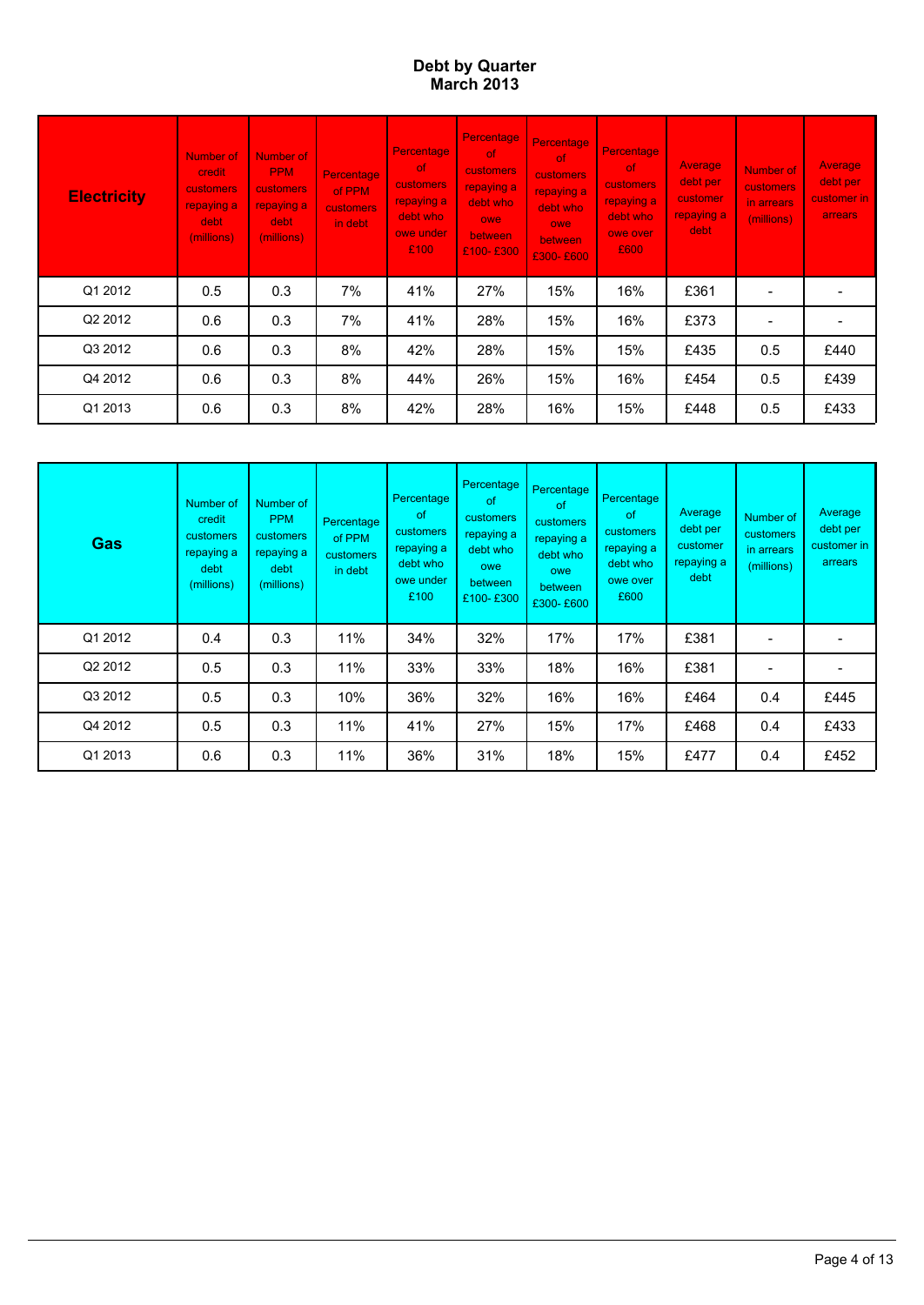# **January - March 2013 Debt Repayment**

| <b>Electricity</b>                 | <b>Number of</b><br><b>customers</b><br>repaying a<br>debt | <b>Average</b><br>weekly<br>amount<br>towards debt | <b>Average</b><br>number of<br>weeks to<br>recover debt<br>(non-PPM) | <b>Average</b><br>weekly<br>amount<br>towards debt | <b>Average</b><br>number of<br>weeks to<br>recover debt<br>(PPM) |
|------------------------------------|------------------------------------------------------------|----------------------------------------------------|----------------------------------------------------------------------|----------------------------------------------------|------------------------------------------------------------------|
| Axis Telecom                       | $\pmb{0}$                                                  | £0.00                                              | $\mathsf 0$                                                          | £0.00                                              | $\Omega$                                                         |
| <b>British Gas</b>                 | 192,240                                                    | £7.68                                              | 45                                                                   | £7.02                                              | 87                                                               |
| Co-operative Energy                | 19                                                         | £4.49                                              | 31                                                                   | £0.00                                              | $\Omega$                                                         |
| E.ON                               | 164,422                                                    | £4.97                                              | 61                                                                   | £5.84                                              | 148                                                              |
| economyenergy                      | 0                                                          | £0.00                                              | $\mathbf 0$                                                          | £0.00                                              | $\Omega$                                                         |
| Ecotricity                         | 553                                                        | £10.00                                             | 70                                                                   | £7.00                                              | 183                                                              |
| <b>EDF Energy</b>                  | 116,697                                                    | £6.23                                              | 57                                                                   | £5.16                                              | 97                                                               |
| <b>Electricity Plus Supply Ltd</b> | 7,026                                                      | £16.27                                             | 48                                                                   | £11.42                                             | 65                                                               |
| <b>First Utility</b>               | 813                                                        | £15.99                                             | 81                                                                   | £18.96                                             | 52                                                               |
| Flow Energy                        | 0                                                          | £0.00                                              | $\Omega$                                                             | £0.00                                              | $\Omega$                                                         |
| Good Energy                        | 498                                                        | £14.03                                             | 22                                                                   | £4.78                                              | 310                                                              |
| Green Energy                       | 294                                                        | £7.43                                              | 43                                                                   | £7.50                                              | 233                                                              |
| isupply                            | $\mathbf 0$                                                | £0.00                                              | $\Omega$                                                             | £0.00                                              | $\Omega$                                                         |
| LoCO2 Energy                       | 14                                                         | £0.00                                              | $\mathbf 0$                                                          | £0.00                                              | 0                                                                |
| npower                             | 90,398                                                     | £5.36                                              | 66                                                                   | £6.69                                              | 138                                                              |
| Ovo Energy                         | 4,476                                                      | £15.85                                             | 69                                                                   | £13.50                                             | 199                                                              |
| Pioneerenergy                      | $\pmb{0}$                                                  | £0.00                                              | $\Omega$                                                             | £0.00                                              | $\mathbf 0$                                                      |
| Scottish and Southern              | 135,315                                                    | £6.59                                              | 184                                                                  | £5.24                                              | 118                                                              |
| <b>Scottish Power</b>              | 262,019                                                    | £5.25                                              | 57                                                                   | £5.48                                              | 159                                                              |
| Spark Energy                       | 5,930                                                      | £26.90                                             | 25                                                                   | £8.00                                              | 123                                                              |
| Utilita                            | 1,149                                                      | £63.25                                             | 75                                                                   | £4.75                                              | 73                                                               |
| <b>Total</b>                       | 981,863                                                    | £6.45                                              | 69                                                                   | £6.31                                              | 113                                                              |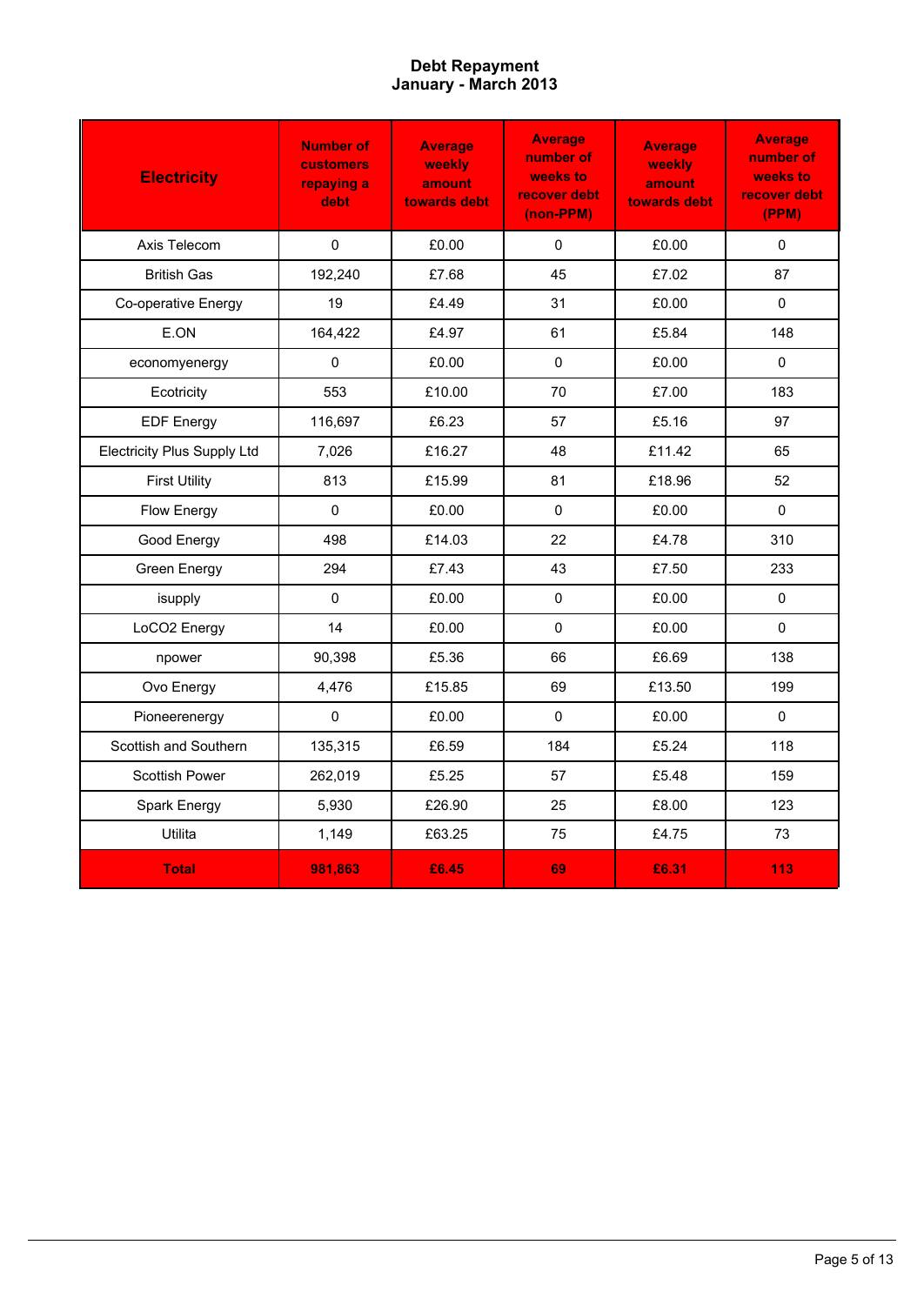| Gas                   | <b>Number of</b><br><b>customers</b><br>repaying a<br>debt | <b>Average</b><br>weekly<br>amount<br>towards debt | <b>Average</b><br>number of<br>weeks to<br>recover debt<br>(non-PPM) | <b>Average</b><br>weekly<br>amount<br>towards debt | <b>Average</b><br>number of<br>weeks to<br>recover debt<br>(PPM) |
|-----------------------|------------------------------------------------------------|----------------------------------------------------|----------------------------------------------------------------------|----------------------------------------------------|------------------------------------------------------------------|
| Axis Telecom          | $\mathbf 0$                                                | £0.00                                              | 0                                                                    | £0.00                                              | $\pmb{0}$                                                        |
| <b>Better Energy</b>  | 0                                                          | £0.00                                              | $\pmb{0}$                                                            | £0.00                                              | $\pmb{0}$                                                        |
| <b>British Gas</b>    | 263,409                                                    | £8.62                                              | 45                                                                   | £7.31                                              | 95                                                               |
| Co-operative Energy   | 16                                                         | £4.04                                              | 34                                                                   | £0.00                                              | $\mathbf 0$                                                      |
| Dali Gas              | $\mathbf 0$                                                | £0.00                                              | $\pmb{0}$                                                            | £0.00                                              | $\mathbf 0$                                                      |
| E.ON                  | 116,243                                                    | £4.57                                              | 59                                                                   | £5.79                                              | 147                                                              |
| Ecotricity            | 121                                                        | £8.00                                              | 69                                                                   | £5.00                                              | 177                                                              |
| <b>EDF Energy</b>     | 109,272                                                    | £5.84                                              | 55                                                                   | £5.85                                              | 108                                                              |
| <b>First Utility</b>  | 691                                                        | £16.57                                             | 79                                                                   | £24.21                                             | 42                                                               |
| <b>Flow Energy</b>    | 0                                                          | £0.00                                              | $\mathbf 0$                                                          | £0.00                                              | $\mathbf 0$                                                      |
| Gas Plus Supply Ltd   | 4,794                                                      | £13.95                                             | 46                                                                   | £10.54                                             | 76                                                               |
| Good Energy           | 0                                                          |                                                    |                                                                      |                                                    |                                                                  |
| npower                | 90,253                                                     | £5.45                                              | 63                                                                   | £6.50                                              | 110                                                              |
| Ovo Energy            | 3,729                                                      | £16.01                                             | 70                                                                   | £15.87                                             | 274                                                              |
| Pioneerenergy         | 0                                                          | £0.00                                              | $\mathsf 0$                                                          | £0.00                                              | $\mathsf 0$                                                      |
| Scottish and Southern | 109,141                                                    | £7.16                                              | 166                                                                  | £5.32                                              | 116                                                              |
| <b>Scottish Power</b> | 182,696                                                    | £6.59                                              | 53                                                                   | £4.65                                              | 159                                                              |
| Spark Energy          | 4,357                                                      | £31.76                                             | 22                                                                   | £0.00                                              | 0                                                                |
| Utilita               | 592                                                        | £35.04                                             | 180                                                                  | £4.79                                              | 73                                                               |
| Zog Energy            | $\mathbf 0$                                                |                                                    |                                                                      |                                                    |                                                                  |
| <b>Total</b>          | 885,314                                                    | £6.99                                              | 63                                                                   | £6.69                                              | 108                                                              |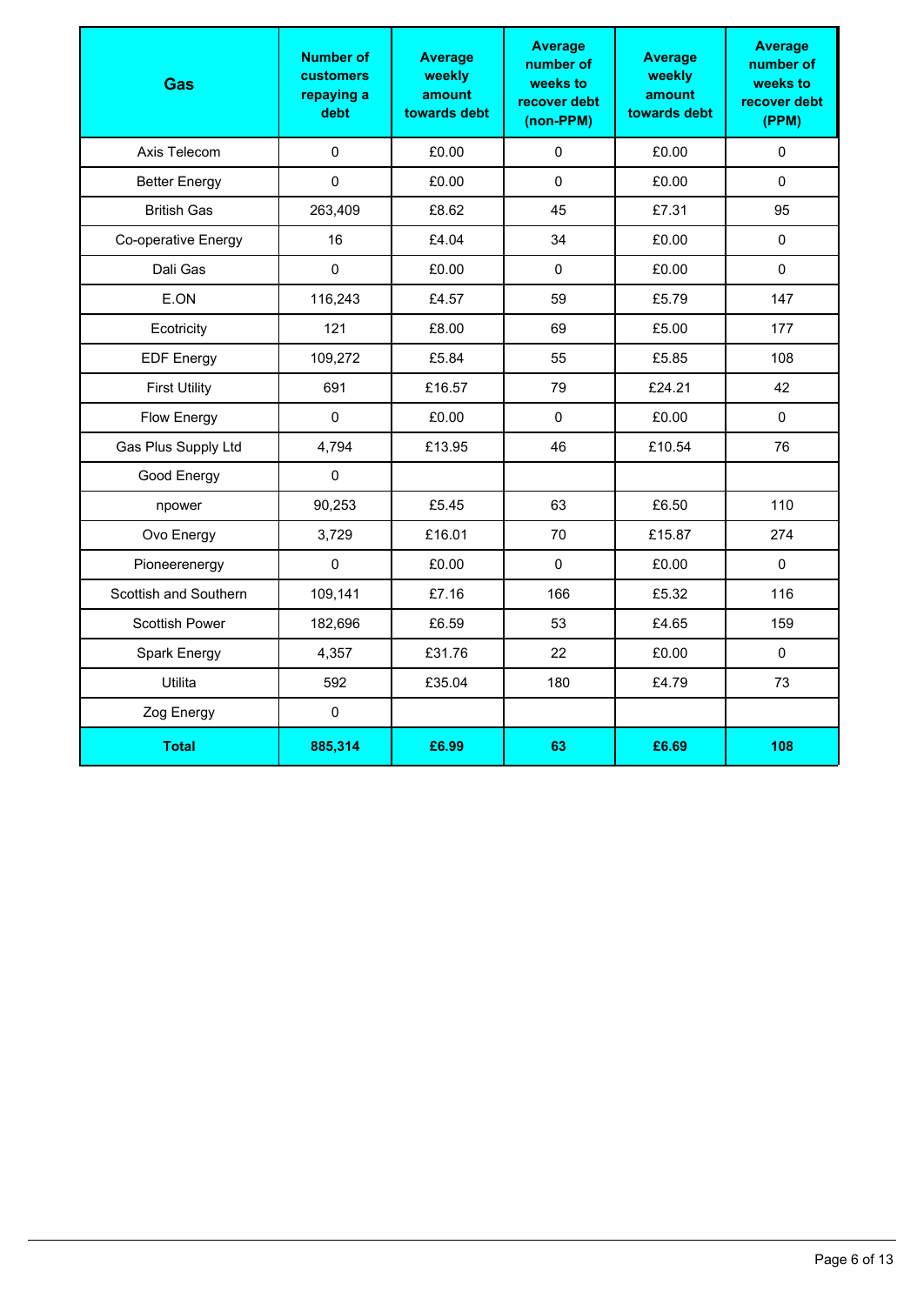## **January - March 2013 Prepayment Meters**

| <b>Electricity</b>                 | <b>Number of</b><br><b>PPMs installed</b><br>this quarter | <b>Number of</b><br><b>PPMs installed</b><br>this quarter to<br>recover debt | <b>PPMs installed</b><br>this quarter,<br>requested by<br><b>customers</b><br>without a debt |
|------------------------------------|-----------------------------------------------------------|------------------------------------------------------------------------------|----------------------------------------------------------------------------------------------|
| Axis Telecom                       | 0                                                         | 0                                                                            | 0                                                                                            |
| <b>British Gas</b>                 | 23,169                                                    | 21,299                                                                       | 1,870                                                                                        |
| Co-operative Energy                | 0                                                         | 0                                                                            | 0                                                                                            |
| E.ON                               | 10,668                                                    | 7,546                                                                        | 3,122                                                                                        |
| economyenergy                      | 0                                                         | 0                                                                            | 0                                                                                            |
| Ecotricity                         | 24                                                        | 24                                                                           | 0                                                                                            |
| <b>EDF Energy</b>                  | 4,893                                                     | 3,870                                                                        | 1,023                                                                                        |
| <b>Electricity Plus Supply Ltd</b> | 986                                                       | 691                                                                          | 295                                                                                          |
| <b>First Utility</b>               | 43                                                        | 24                                                                           | 19                                                                                           |
| <b>Flow Energy</b>                 | 0                                                         | $\Omega$                                                                     | 0                                                                                            |
| Good Energy                        | 13                                                        | 13                                                                           | 0                                                                                            |
| Green Energy                       | 19                                                        | $\Omega$                                                                     | 19                                                                                           |
| isupply                            | $\Omega$                                                  | $\Omega$                                                                     | $\Omega$                                                                                     |
| LoCO2 Energy                       | $\mathbf{0}$                                              | $\Omega$                                                                     | $\Omega$                                                                                     |
| npower                             | 8,431                                                     | 6,850                                                                        | 1,581                                                                                        |
| Ovo Energy                         | 47                                                        | 47                                                                           | 0                                                                                            |
| Pioneerenergy                      | 0                                                         | 0                                                                            | 0                                                                                            |
| Scottish and Southern              | 12,698                                                    | 9,864                                                                        | 2,834                                                                                        |
| Scottish Power                     | 3,630                                                     | 3,433                                                                        | 197                                                                                          |
| Spark Energy                       | 30                                                        | 30                                                                           | 0                                                                                            |
| Utilita                            | 5,736                                                     | 204                                                                          | 5,532                                                                                        |
| <b>Total</b>                       | 70,387                                                    | 53,895                                                                       | 16,492                                                                                       |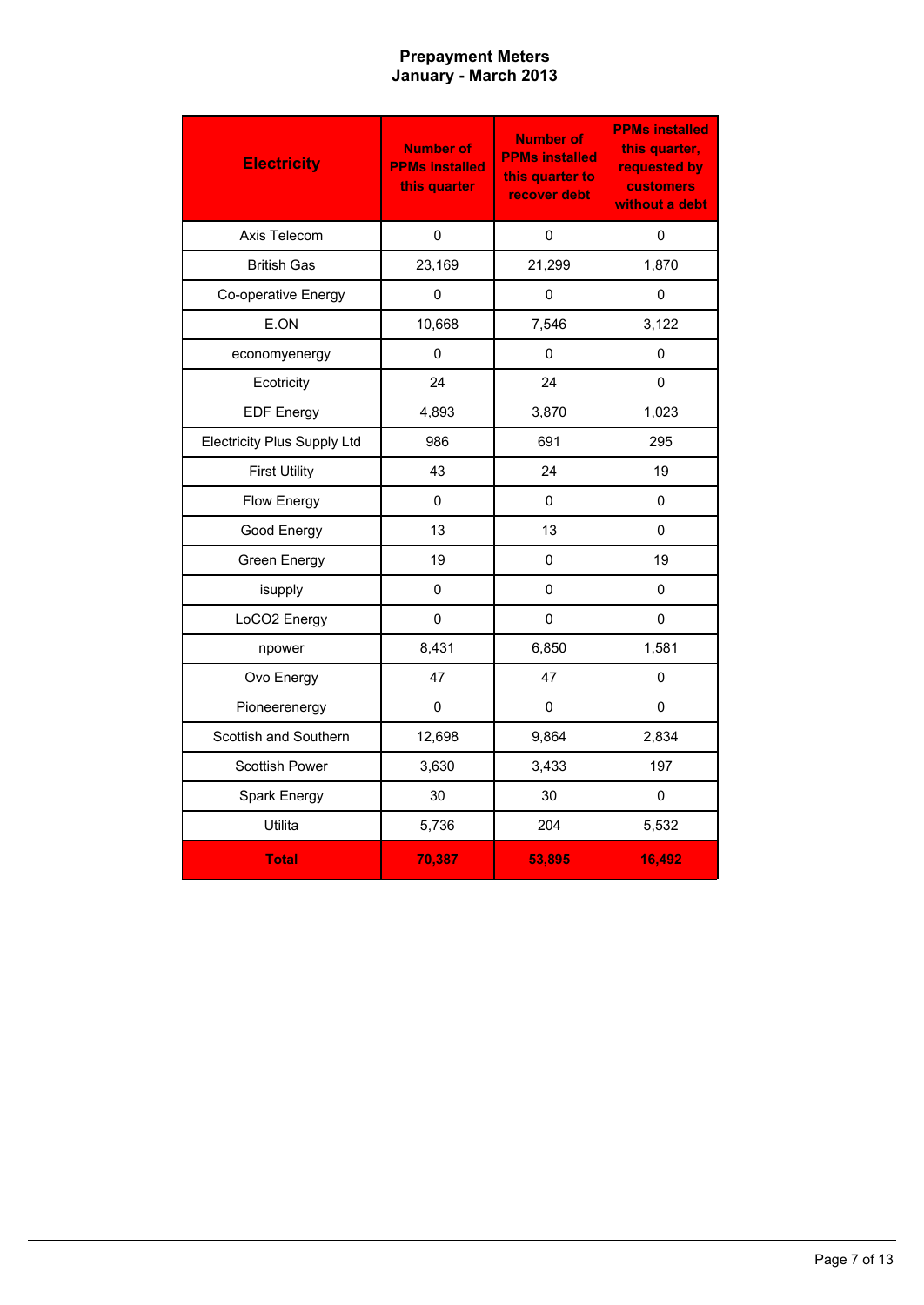| Gas                   | <b>Number of</b><br><b>PPMs installed</b><br>this quarter | <b>Number of</b><br><b>PPMs installed</b><br>this quarter to<br>recover debt | <b>PPMs installed</b><br>this quarter,<br>requested by<br><b>customers</b><br>without a debt |
|-----------------------|-----------------------------------------------------------|------------------------------------------------------------------------------|----------------------------------------------------------------------------------------------|
| Axis Telecom          | 0                                                         | 0                                                                            | 0                                                                                            |
| <b>Better Energy</b>  | 0                                                         | 0                                                                            | 0                                                                                            |
| <b>British Gas</b>    | 30,186                                                    | 28,246                                                                       | 1,940                                                                                        |
| Co-operative Energy   | 0                                                         | 0                                                                            | 0                                                                                            |
| Dali Gas              | 0                                                         | $\Omega$                                                                     | $\pmb{0}$                                                                                    |
| E.ON                  | 6,294                                                     | 4,724                                                                        | 1,570                                                                                        |
| Ecotricity            | 5                                                         | 5                                                                            | 0                                                                                            |
| <b>EDF Energy</b>     | 3,456                                                     | 2,677                                                                        | 779                                                                                          |
| <b>First Utility</b>  | 33                                                        | 19                                                                           | 14                                                                                           |
| <b>Flow Energy</b>    | 0                                                         | 0                                                                            | 0                                                                                            |
| Gas Plus Supply Ltd   | 832                                                       | 627                                                                          | 205                                                                                          |
| Good Energy           |                                                           |                                                                              | 0                                                                                            |
| npower                | 5,961                                                     | 4,722                                                                        | 1,239                                                                                        |
| Ovo Energy            | 33                                                        | 33                                                                           | 0                                                                                            |
| Pioneerenergy         | $\pmb{0}$                                                 | 0                                                                            | $\pmb{0}$                                                                                    |
| Scottish and Southern | 7,792                                                     | 5,488                                                                        | 2,304                                                                                        |
| <b>Scottish Power</b> | 2,875                                                     | 2,708                                                                        | 167                                                                                          |
| Spark Energy          | 0                                                         | 0                                                                            | 0                                                                                            |
| Utilita               | 5,245                                                     | 39                                                                           | 5,206                                                                                        |
| Zog Energy            |                                                           |                                                                              | $\mathbf 0$                                                                                  |
| <b>Total</b>          | 62,712                                                    | 49,288                                                                       | 13,424                                                                                       |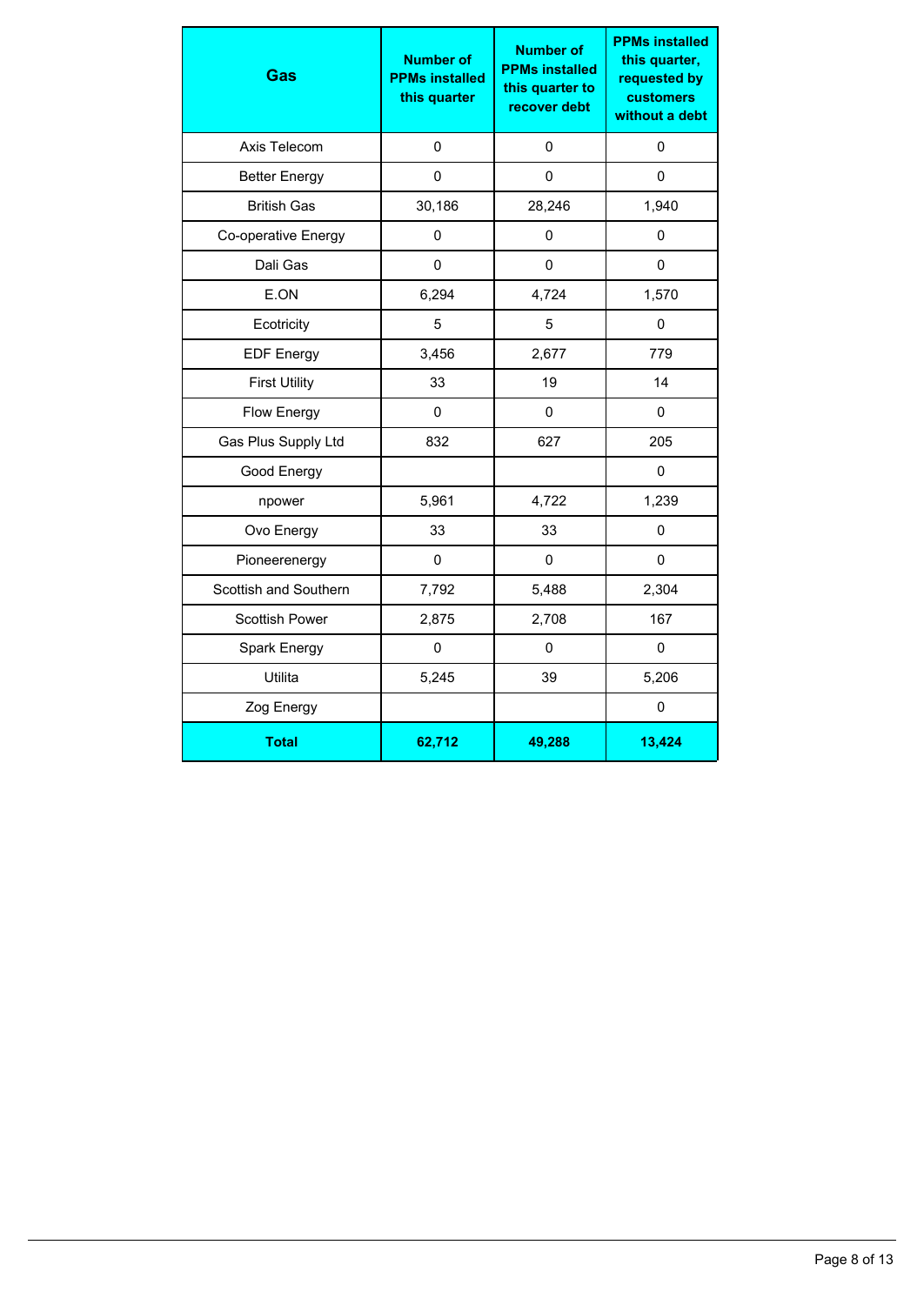### **January - March 2013 Disconnections for Debt**

| <b>Electricity</b>                 | <b>Number of</b><br><b>customers</b><br>disconnected<br>for debt this<br>quarter | <b>Number of</b><br><b>customers</b><br>reconnected<br>this quarter<br>(from those<br>disconnected<br>this quarter) | <b>Number of</b><br>customers not<br>vet<br>reconnected<br>(who were<br>disconnected<br>this quarter) | <b>Average</b><br>period of<br>disconnection<br>in days (for<br>those<br>disconnected<br>this quarter) |
|------------------------------------|----------------------------------------------------------------------------------|---------------------------------------------------------------------------------------------------------------------|-------------------------------------------------------------------------------------------------------|--------------------------------------------------------------------------------------------------------|
| Axis Telecom                       | 0                                                                                | 0                                                                                                                   | 0                                                                                                     | 0                                                                                                      |
| <b>British Gas</b>                 | 0                                                                                | $\pmb{0}$                                                                                                           | $\mathbf{0}$                                                                                          | $\mathbf 0$                                                                                            |
| Co-operative Energy                | 0                                                                                | 0                                                                                                                   | 0                                                                                                     | 0                                                                                                      |
| E.ON                               | 65                                                                               | 38                                                                                                                  | 27                                                                                                    | 4                                                                                                      |
| economyenergy                      | $\pmb{0}$                                                                        | 0                                                                                                                   | $\mathsf 0$                                                                                           | $\pmb{0}$                                                                                              |
| Ecotricity                         | $\overline{2}$                                                                   | $\overline{2}$                                                                                                      | $\Omega$                                                                                              | $\mathbf{1}$                                                                                           |
| <b>EDF Energy</b>                  | 0                                                                                | 0                                                                                                                   | 0                                                                                                     | 0                                                                                                      |
| <b>Electricity Plus Supply Ltd</b> | $\mathbf 0$                                                                      | $\pmb{0}$                                                                                                           | $\pmb{0}$                                                                                             | $\mathbf 0$                                                                                            |
| <b>First Utility</b>               | 0                                                                                | 0                                                                                                                   | 0                                                                                                     | 0                                                                                                      |
| Flow Energy                        | 0                                                                                | 0                                                                                                                   | 0                                                                                                     | 0                                                                                                      |
| Good Energy                        | 3                                                                                | $\overline{2}$                                                                                                      | $\mathbf{1}$                                                                                          | 4                                                                                                      |
| Green Energy                       | 0                                                                                | $\pmb{0}$                                                                                                           | $\Omega$                                                                                              | 0                                                                                                      |
| isupply                            | $\pmb{0}$                                                                        | 0                                                                                                                   | 0                                                                                                     | 0                                                                                                      |
| LoCO2 Energy                       | $\mathbf 0$                                                                      | $\pmb{0}$                                                                                                           | $\mathbf{0}$                                                                                          | $\mathbf 0$                                                                                            |
| npower                             | $\pmb{0}$                                                                        | $\mathsf 0$                                                                                                         | 0                                                                                                     | $\pmb{0}$                                                                                              |
| Ovo Energy                         | $\mathbf 0$                                                                      | $\mathbf{0}$                                                                                                        | $\mathbf{0}$                                                                                          | $\mathbf 0$                                                                                            |
| Pioneerenergy                      | 0                                                                                | $\mathbf 0$                                                                                                         | 0                                                                                                     | 0                                                                                                      |
| Scottish and Southern              | 0                                                                                | 0                                                                                                                   | $\pmb{0}$                                                                                             | 0                                                                                                      |
| Scottish Power                     | $\pmb{0}$                                                                        | $\mathbf 0$                                                                                                         | 0                                                                                                     | 0                                                                                                      |
| Spark Energy                       | $\mathbf{1}$                                                                     | $\pmb{0}$                                                                                                           | $\mathbf{1}$                                                                                          | 0                                                                                                      |
| Utilita                            | $\pmb{0}$                                                                        | 0                                                                                                                   | 0                                                                                                     | $\pmb{0}$                                                                                              |
| <b>Total</b>                       | 71                                                                               | 42                                                                                                                  | 29                                                                                                    | 4                                                                                                      |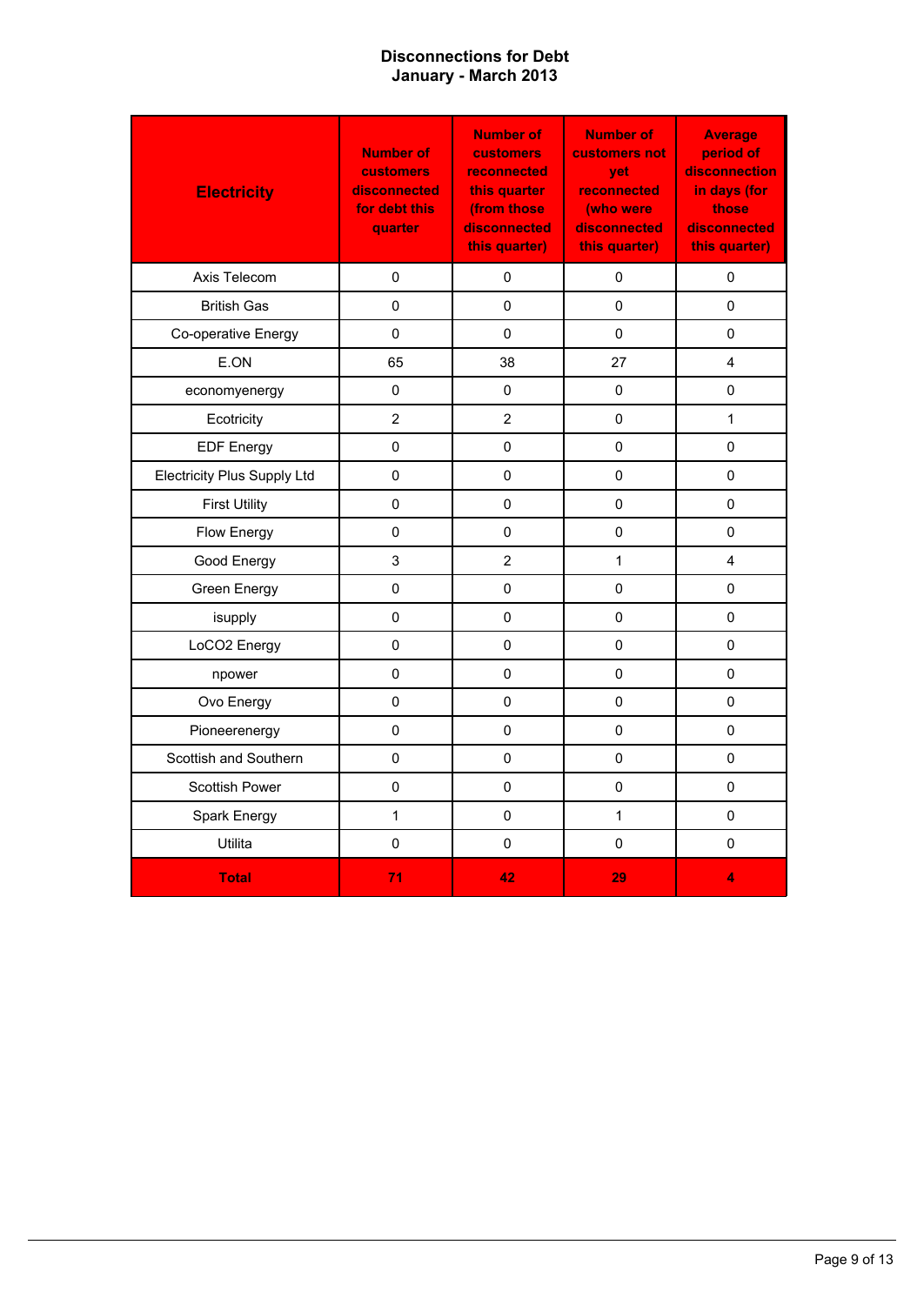| Gas                   | <b>Number of</b><br><b>customers</b><br>disconnected<br>for debt this<br>quarter | <b>Number of</b><br><b>customers</b><br>reconnected<br>this quarter<br>(from those<br>disconnected<br>this quarter) | <b>Number of</b><br>customers not<br>yet<br>reconnected<br>(who were<br>disconnected<br>this quarter) | <b>Average</b><br>period of<br>disconnection<br>in days (for<br>those<br>disconnected<br>this quarter) |
|-----------------------|----------------------------------------------------------------------------------|---------------------------------------------------------------------------------------------------------------------|-------------------------------------------------------------------------------------------------------|--------------------------------------------------------------------------------------------------------|
| Axis Telecom          | 0                                                                                | 0                                                                                                                   | 0                                                                                                     | 0                                                                                                      |
| <b>Better Energy</b>  | 0                                                                                | 0                                                                                                                   | 0                                                                                                     | 0                                                                                                      |
| <b>British Gas</b>    | $\mathsf 0$                                                                      | $\mathbf 0$                                                                                                         | $\mathbf 0$                                                                                           | 0                                                                                                      |
| Co-operative Energy   | 0                                                                                | $\mathbf 0$                                                                                                         | 0                                                                                                     | $\mathbf 0$                                                                                            |
| Dali Gas              | $\mathbf 0$                                                                      | $\mathbf 0$                                                                                                         | $\mathbf 0$                                                                                           | $\mathbf 0$                                                                                            |
| E.ON                  | 9                                                                                | 5                                                                                                                   | 4                                                                                                     | $\overline{7}$                                                                                         |
| Ecotricity            | $\mathbf 0$                                                                      | 0                                                                                                                   | 0                                                                                                     | 0                                                                                                      |
| <b>EDF Energy</b>     | $\mathbf 0$                                                                      | $\mathbf 0$                                                                                                         | $\mathbf 0$                                                                                           | 0                                                                                                      |
| <b>First Utility</b>  | $\mathbf 0$                                                                      | $\mathbf 0$                                                                                                         | 0                                                                                                     | $\mathbf 0$                                                                                            |
| Flow Energy           | $\mathsf 0$                                                                      | $\mathbf 0$                                                                                                         | $\mathbf 0$                                                                                           | $\mathbf 0$                                                                                            |
| Gas Plus Supply Ltd   | $\pmb{0}$                                                                        | 0                                                                                                                   | 0                                                                                                     | 0                                                                                                      |
| Good Energy           | 0                                                                                |                                                                                                                     | 0                                                                                                     |                                                                                                        |
| npower                | $\mathbf 0$                                                                      | 0                                                                                                                   | $\mathbf 0$                                                                                           | $\mathbf 0$                                                                                            |
| Ovo Energy            | $\mathbf 0$                                                                      | $\mathbf 0$                                                                                                         | $\mathbf 0$                                                                                           | 0                                                                                                      |
| Pioneerenergy         | 0                                                                                | 0                                                                                                                   | 0                                                                                                     | 0                                                                                                      |
| Scottish and Southern | 0                                                                                | 0                                                                                                                   | 0                                                                                                     | 0                                                                                                      |
| Scottish Power        | $\mathbf 0$                                                                      | $\mathbf 0$                                                                                                         | $\mathbf 0$                                                                                           | $\mathbf 0$                                                                                            |
| Spark Energy          | $\mathbf 0$                                                                      | $\mathbf 0$                                                                                                         | $\pmb{0}$                                                                                             | $\mathbf 0$                                                                                            |
| Utilita               | 0                                                                                | 0                                                                                                                   | 0                                                                                                     | 0                                                                                                      |
| Zog Energy            | 0                                                                                |                                                                                                                     | 0                                                                                                     |                                                                                                        |
| <b>Total</b>          | 9                                                                                | 5                                                                                                                   | 4                                                                                                     | $\overline{7}$                                                                                         |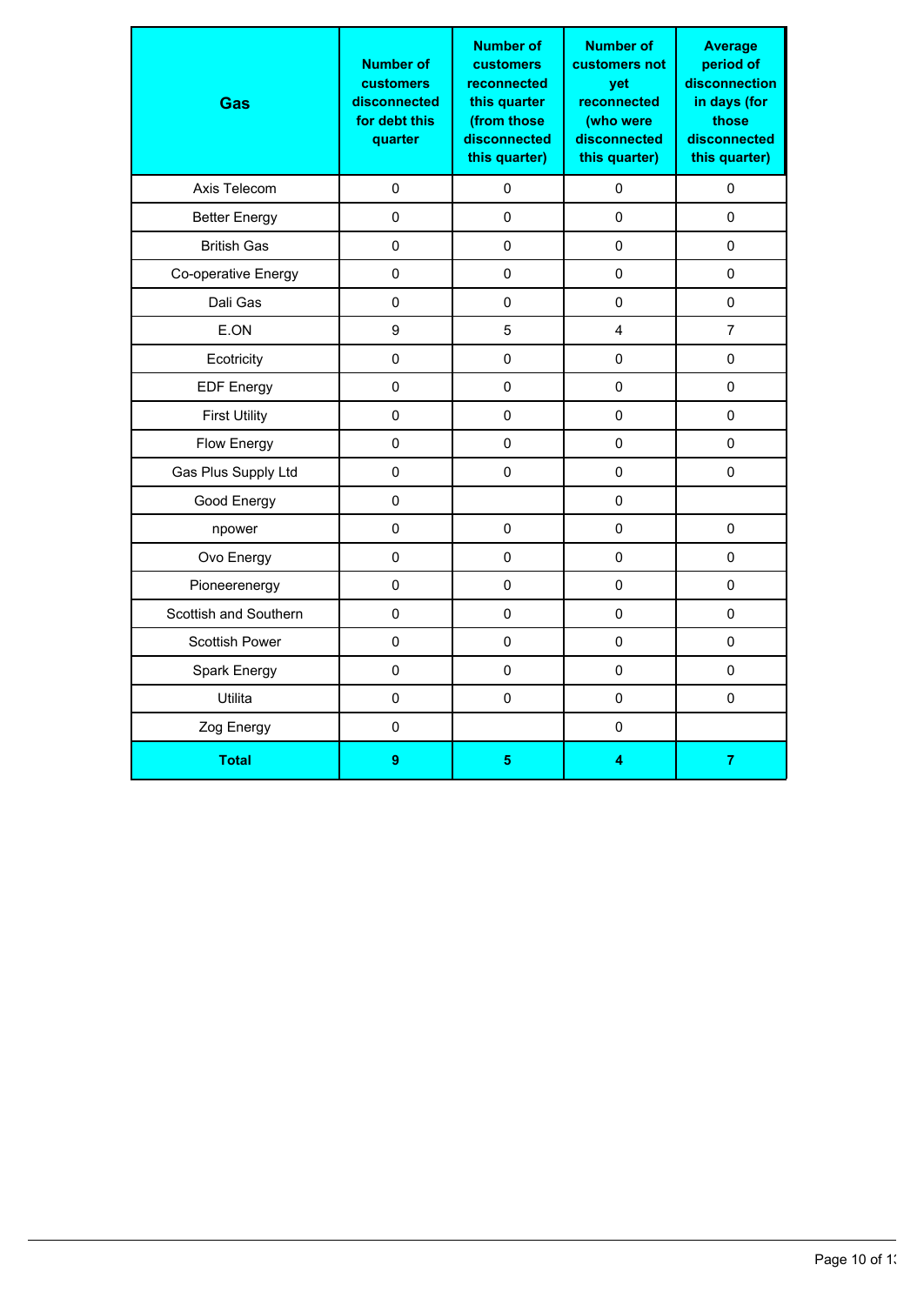## **January - March 2013 Percentage of Customers Reconnected following Disconnection for Debt**

| <b>Electricity</b> | 24 hours | 7 days | 1 month | 1 quarter  |
|--------------------|----------|--------|---------|------------|
| E.ON               | 20%      | 51%    | 58%     | 58%        |
| Ecotricity         | 100%     | 100%   | 100%    | 100%       |
| Good Energy        | $0\%$    | 33%    | 67%     | 67%        |
| Spark Energy       | 0%       | 0%     | 0%      | 0%         |
| <b>Total</b>       | 21%      | 51%    | 59%     | <b>59%</b> |

| <b>Gas</b> | 24 hours | 7 days | 1 month | 1 quarter |
|------------|----------|--------|---------|-----------|
| E.ON       | 0%       | 44%    | 56%     | 56%       |
| Total      | 0%       | 44%    | 56%     | 56%       |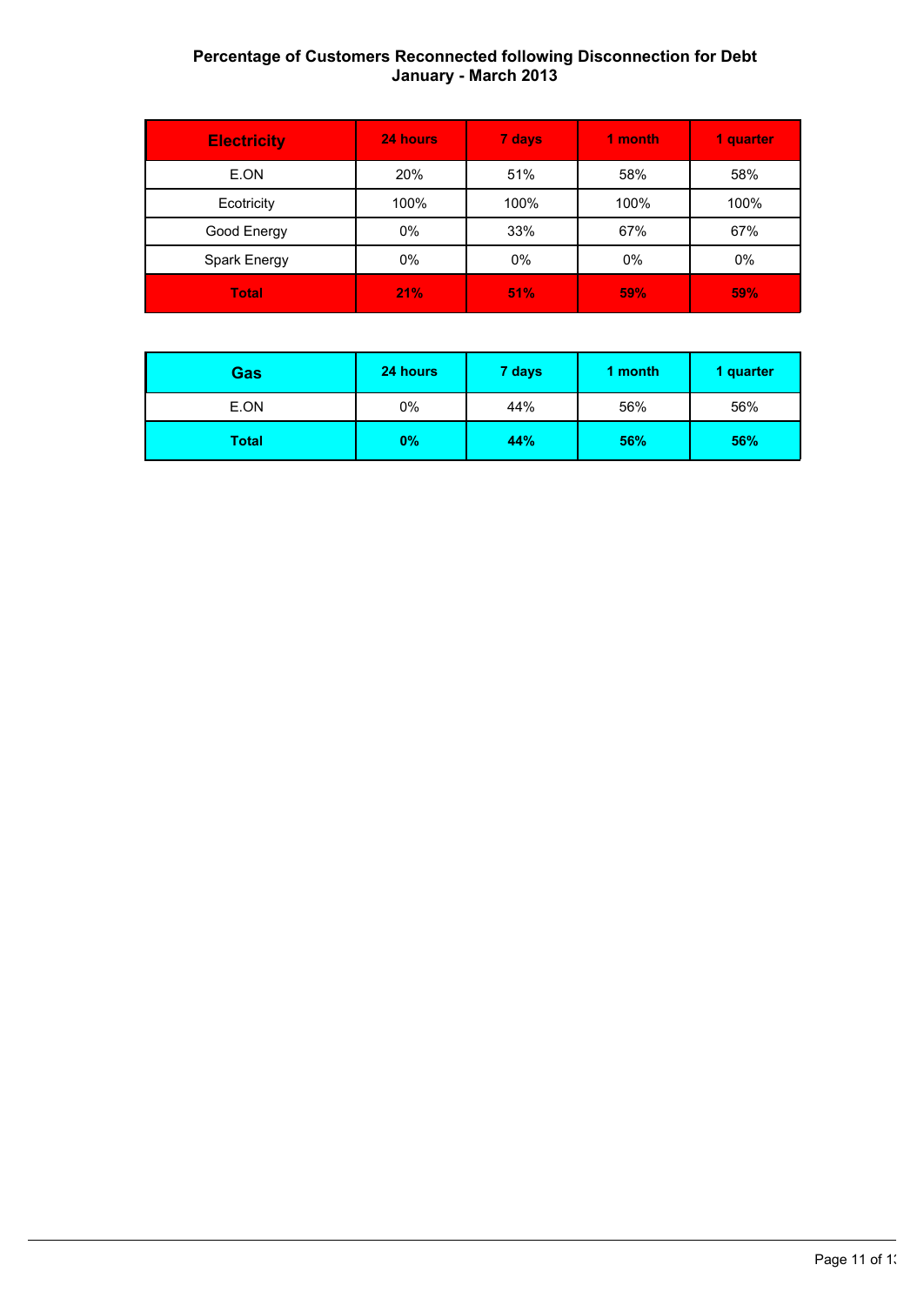#### **March 2013 Payment Methods by Country**

| <b>Electricity</b><br><b>Payment</b><br><b>Methods</b> | <b>Monthly</b><br>direct debit | <b>Prepayment</b><br>meter | <b>Quarterly</b><br>$\cosh t$<br><b>cheque</b> | <b>Fuel Direct</b> | <b>Budgeting</b><br>payment<br><b>schemes</b> | <b>Other</b> | <b>Total</b> |
|--------------------------------------------------------|--------------------------------|----------------------------|------------------------------------------------|--------------------|-----------------------------------------------|--------------|--------------|
| England                                                | 12.719.396                     | 3,483,288                  | 5.282.475                                      | 31.674             | 467.324                                       | 838.040      | 22,822,197   |
|                                                        | 56%                            | 15%                        | 23%                                            | $0\%$              | 2%                                            | 4%           | 100%         |
| Scotland                                               | 1.400.841                      | 528,395                    | 475.517                                        | 6.021              | 107,038                                       | 70.632       | 2,588,444    |
|                                                        | 54%                            | <b>20%</b>                 | 18%                                            | $0\%$              | 4%                                            | 3%           | 100%         |
| Wales                                                  | 739.792                        | 272.614                    | 308.557                                        | 1.975              | 29.394                                        | 48.115       | 1,400,447    |
|                                                        | 53%                            | 19%                        | 22%                                            | $0\%$              | 2%                                            | 3%           | 100%         |

| <b>Gas</b><br><b>Payment</b><br><b>Methods</b> | <b>Monthly</b><br>direct debit | <b>Prepayment</b><br>meter | <b>Quarterly</b><br>cash /<br>cheque | <b>Fuel Direct</b> | <b>Budgeting</b><br>payment<br>schemes | <b>Other</b> | <b>Total</b> |
|------------------------------------------------|--------------------------------|----------------------------|--------------------------------------|--------------------|----------------------------------------|--------------|--------------|
| England                                        | 11.090.305                     | 2,629,557                  | 4.387.003                            | 35.074             | 484.213                                | 602.534      | 19,228,686   |
|                                                | 58%                            | 14%                        | 23%                                  | $0\%$              | 3%                                     | 3%           | 100%         |
| Scotland                                       | 1,161,847                      | 300,733                    | 356.495                              | 6.350              | 104,053                                | 41.280       | 1,970,758    |
|                                                | 59%                            | 15%                        | 18%                                  | $0\%$              | 5%                                     | 2%           | 100%         |
| Wales                                          | 617.425                        | 200.055                    | 239.208                              | 2.397              | 30.179                                 | 37.634       | 1,126,898    |
|                                                | 55%                            | 18%                        | 21%                                  | $0\%$              | 3%                                     | 3%           | 100%         |